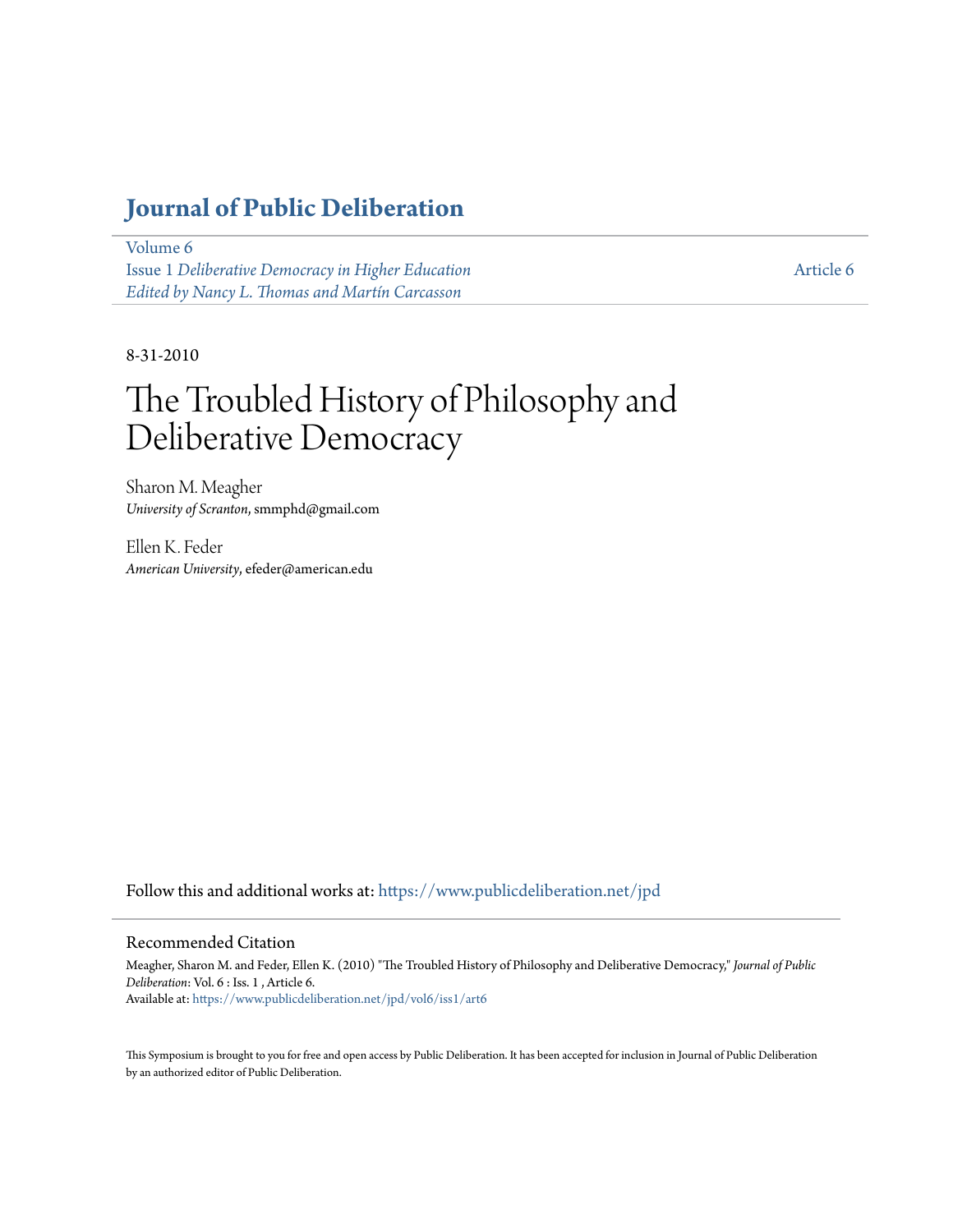## The Troubled History of Philosophy and Deliberative Democracy

### **Abstract**

Philosophy has not enjoyed a prominent place in current education movements aimed at strengthening civic engagement and promoting deliberative democracy. This paper provides a brief overview of the history of democracy and philosophy that demonstrates their long but troubled relationship. We argue that the history of Western philosophy provides a much overlooked foundational role in deliberative democracy that must be understood if we are to educate citizens. Furthermore, we argue that philosophy's central contribution to the contemporary understanding and practice of deliberative democracy is its fostering of the critique of assumptions. We conclude the article with specific pedagogic recommendations that can bring philosophy and deliberative democracy to life for our students both in and beyond the classroom.

## **Keywords**

philosophy, higher education, dialogue, deliberation, deliberative democracy

## **Acknowledgements**

The authors wish to thank Nancy L. Thomas for soliciting and encouraging this essay as well as the reviewers who made comments and suggestions on earlier versions. We also wish to thank our respective deans (at the University of Scranton and American University) for providing research release time and support.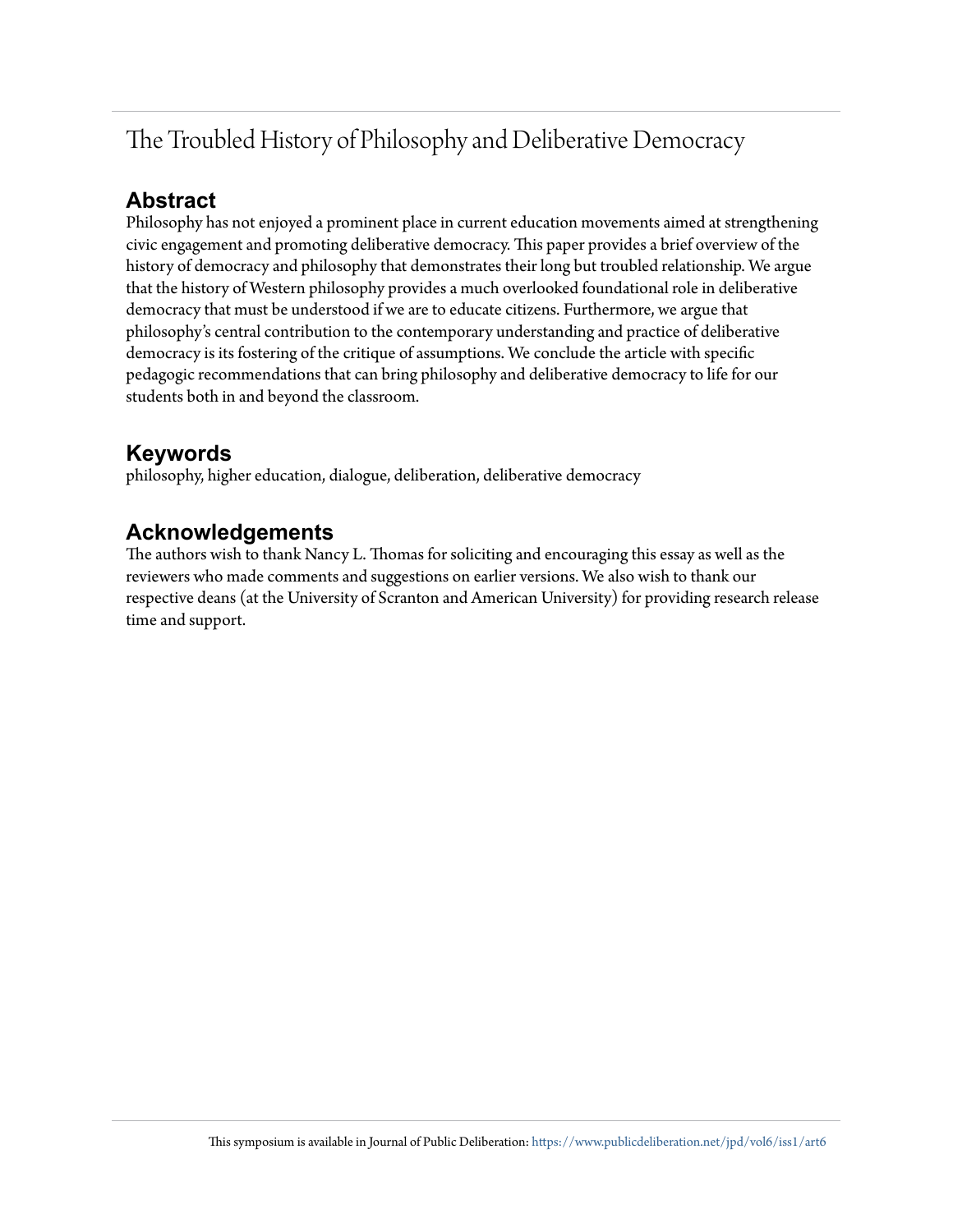#### **The Troubled History of Philosophy and Deliberative Democracy**

"I think that in no country in the civilized world is less attention paid to philosophy than in the United States," writes Alexis de Tocqueville in his classic work, *Democracy in America* ([1835] 2000, 511). Such claims are still made today, particularly in complaints about the scant public recognition of philosophers in comparison to the role intellectuals play in contemporary European societies. But Tocqueville's observation has more significance than simply explaining the absence of philosophers from public intellectual life in the United States. The refusal to attend to philosophy by the American public has had both political and moral consequences. Arguably most philosophers have not taken the lead in current education movements aimed at strengthening civic engagement and deliberative democracy. Yet an examination of the history of both democracy and philosophy demonstrate their long interconnection and history.

The central premises of deliberative democracy are: first, that the *legitimacy* of democracy ultimately depends on reasoned dialogue and persuasion rather than force and coercion (Gutmann and Thompson 2004, 3-4). While some post-structuralist philosophers such as Foucault have challenged such a claim, arguing that dialogue and persuasion are themselves a form of coercion, Habermasians such as Simone Chambers counter that there is good reason for us to agree that there is a difference between the two (1996, 5-9). Decisions must be justified by appeal to reasons that are publicly accessible, both in the sense that they are made in a transparent and open forum and in that they are comprehensible to others. Deliberation shapes both the way in which a particular society defines its ideals and values and how it implements those ideals in various policies and laws. "The legitimacy of laws rests on the persuasiveness of the reasons that can be garnered for those laws. Domination is transformed into selfrule when citizens are convinced in a free and equal conversation that the limits placed upon them are not chains but self-imposed limits for good reasons" (Chambers 1996, 8). While not all proponents of deliberative democracy adopt a Habermasian stance that argues that the ideal of free and equal conversation is embedded in the rules of communicative discourse, most philosophers who defend deliberative democracy at least defend the view that, as a practical matter, democracy finds its legitimacy in reasoned discourse. Just how and on what grounds reason can be defended over force as that which legitimates democracy is an on-going philosophical debate.

The second central premise of deliberative democracy is that all members of a democracy should be both prepared and invited to participate in such discussion (Gutmann and Thompson 2004, 4-5). There is considerable disagreement between those who defend a republican form of democracy, arguing

1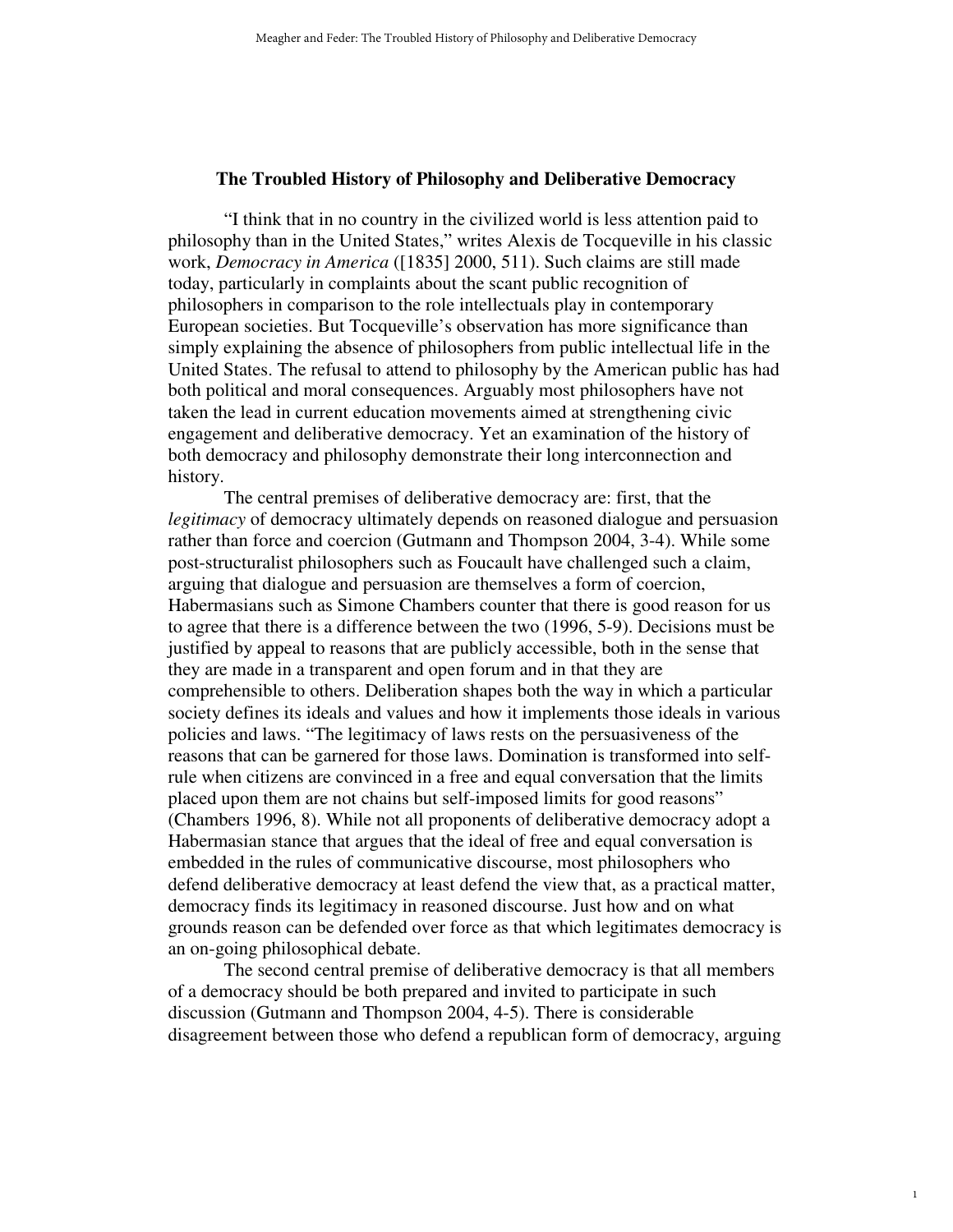that the goal of such discussion should be a definition of a common good, and those who defend some type of proceduralist form of democracy that aims to coordinate (and sometime adjudicate) divergent interests (see Habermas 1996, 21- 30; Benhabib 1996, 5-6). Further, there is much debate about how "thick" our understandings of persons and their interests should be when we come together to do politics. Is the ideal of political discourse one whereby we sit behind Rawls' "veil of ignorance" (Rawls 1999, 12, 19, 137), or one whereby we engage in discussions of concrete identity and community, or something in between?

The third premise of deliberative democracy holds that while the process of deliberative democracy is dynamic in the sense that citizens can challenge decisions and continue to make improvements, participants must also honor those decisions that have been rationally justified until such time as an alternative is proposed, debated, and accepted through agreed upon channels and procedures (Gutmann and Thompson 2004, 5-7).

At least since the  $19<sup>th</sup>$  century, political scientists have claimed the last point as their domain. But philosophers always have been occupied with the central questions of social and political values and ideals. Moreover, our understanding of what constitutes legitimate forms of rational dialogue and persuasion has been modeled and developed by philosophers. Philosophy therefore plays an important role in our understanding of the values and goals of deliberative democracy. But as our brief outline of some of the key debates above suggests, philosophy can never simply be a handmaiden of deliberation or democracy; philosophy's task is to question even our most fundamental assumptions, including whether we are correct in our understanding of politics, and whether our political ideal should be that of deliberative democracy.

Thus philosophy has a central, even foundational, role to play in any educational program that aims to promote deliberative democracy. A study of the history of philosophy and its relationship to democracy can help us understand some key concepts that animate our contemporary understanding of deliberative democracy. Reckoning with that history also helps us understand both the contributions that philosophy and democracy have made, and can make, to one another, while at the same time exposing the failings of each and the conflict that has marked their entwined development.

The troubled relationship between philosophy and democracy partially is due to the fact that philosophy's main task is to cause trouble; philosophy calls on us to question the grounds on which we stand. Philosophy makes us uneasy, and that disturbance sometimes has been mistaken as a threat to the moral fabric of society, especially during times of democracy. But part of the trouble is caused by "democracy," in that the concept is not stable and has changed over time. In particular, the question of who constitutes democracy's public has widened greatly since ancient Athens, and democracy's demands in turn have raised

2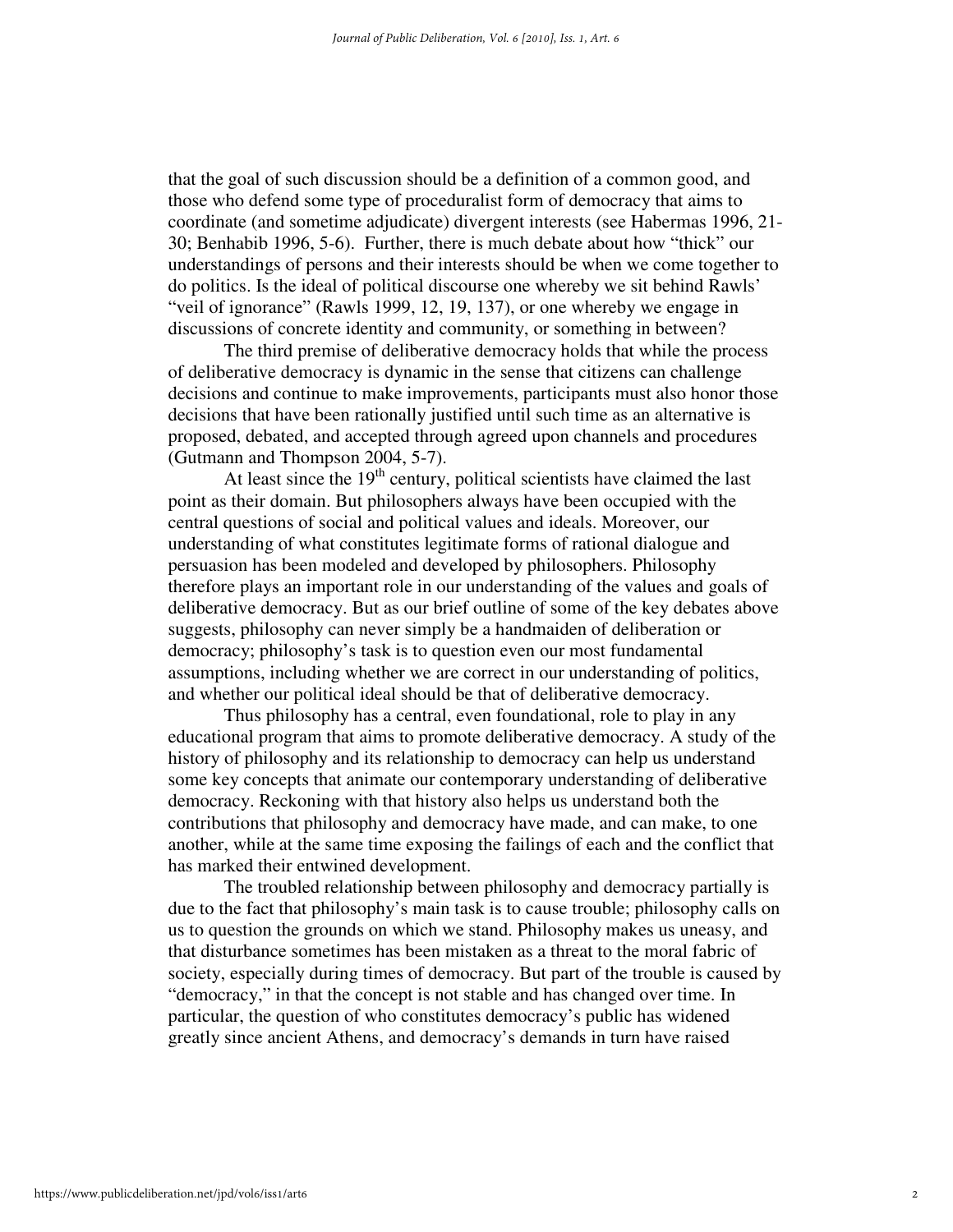questions about philosophy's own tendencies towards exclusivity. Specifically, Western philosophy has defined reason in narrow ways that have limited a sense of who is qualified for citizenship. But because philosophers are called to question their own assumptions and to revisit what can seem like settled matters, contemporary philosophy has reignited quiescent debates concerning questions of citizenship and inclusion.

In what follows, we first present a brief--and admittedly incomplete- history of the significant but troubled relationship between philosophy and democracy. We challenge philosophers to reflect on this history as a way of thinking about what a philosophical education for deliberative democracy should look like. Underlying this challenge is the deeper question of how philosophical practice can work to reconnect philosophy with public life, which we take to be a promising means of reinvigorating deliberative democracy. We write this paper as an invitation, a catalyst, that spurs others to tell alternative philosophical narratives and continue to rethink the relationship between philosophy, deliberative democracy, and our educational programs and goals.

#### **A Brief History of the Troubled Relationship between Philosophy and Democracy**

#### *Democracy: The Birth of an Idea*

l

 Ancient Athens is the birthplace of both philosophy and democracy, and that is not likely a coincidence. When we think of Western philosophy, we immediately associate it with Socrates, who credits himself in Plato's writings as philosophy's midwife. Of course, there were thinkers who predated Socrates, and we teach the pre-Socratics in the history of Western philosophy. But when we discuss the task of philosophy, we usually focus on the figure of Socrates, and his insistence on the pursuit of truth and on his role as a gadfly. Thus Socrates linked philosophy's purpose to the political. Philosophy was an activity of the soul that aimed to make good men, but good for what? According to Socrates, philosophy aimed to make good men for the good city. At the same time, the good city could not be presupposed, but itself became question for philosophical reflection. And here is where the troubles began. Critical reflection was viewed by many Athenians as a threat to democracy; Socrates certainly questioned majority rule if it was not guided by reflection on the good city and the good life. Socrates was condemned to death on charges that he corrupted the city's youth. But what Socrates really challenged were traditions that corrupted the city.<sup>1</sup>

 $<sup>1</sup>$  See I. F. Stone (1989) for a counterargument to these claims; Stone argues that Socrates'</sup> rejection of the polis as a free and sovereign political community constituted a clear threat to Athens.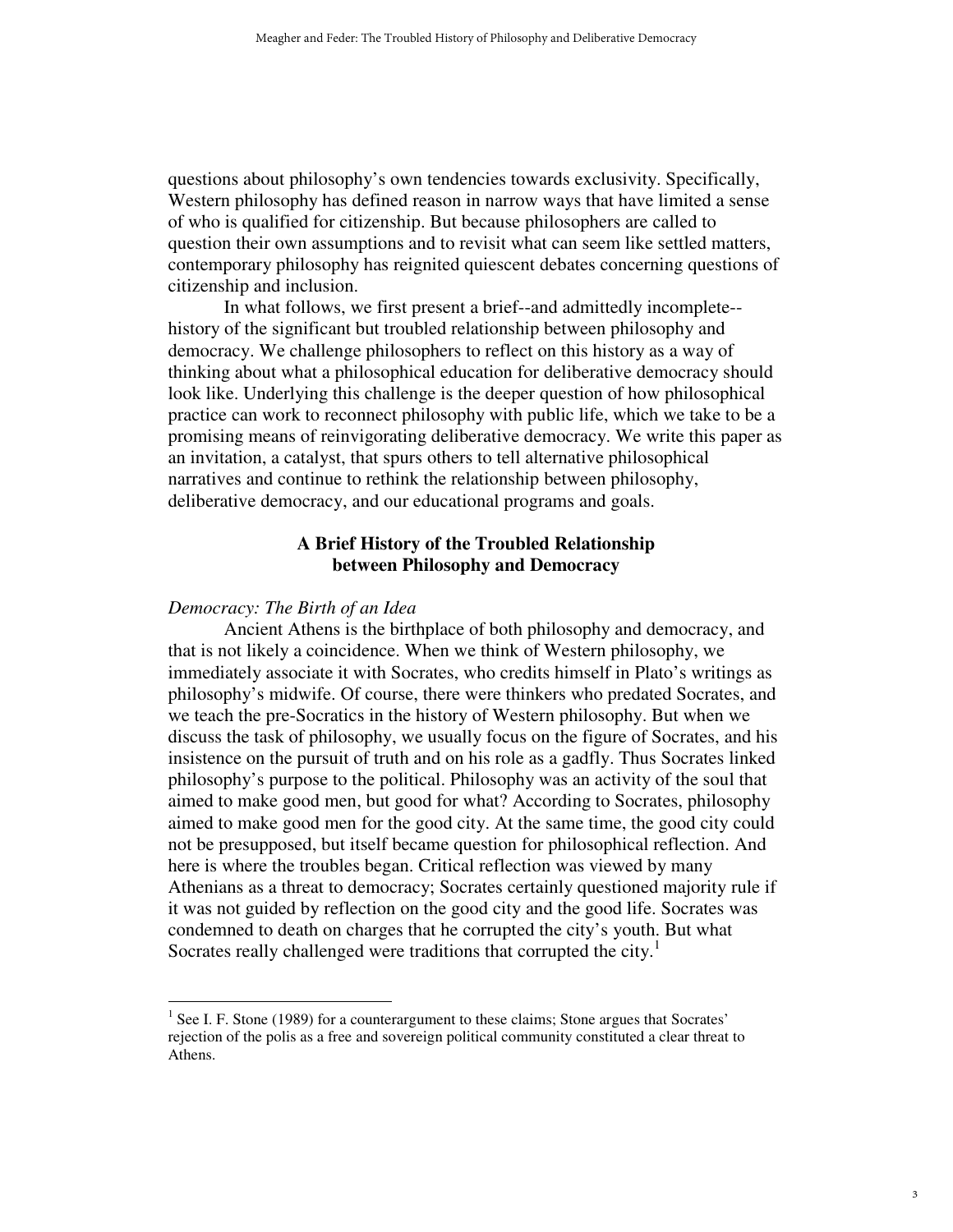Athenian democracy depended on its citizens, and recognized the importance of education in shaping its citizens. Socrates worried whether traditional Greek education was shaping its citizens in the right way. The curriculum of music and gymnastics reinforced the power dynamics of the status quo, and taught young men to honor gods who showed more frailty than humans. Understandings of "truth," "justice," and "the good" were unquestioningly passed down through tradition. The alternative education of the Sophists suffered, on Socrates' view, from just the opposite problem. Sophists taught rhetoric, the art of speaking persuasively, with little concern for truth. Socrates offered a third educational alternative, and that was philosophy, one that would train citizens in the art of thinking well, and thus enable them to deliberate on issues of truth, justice, and goodness. For Socrates, democracy is only as good as its citizens. When citizens make decisions based on fear, money, and social status, they are failing to deliberate about what is just, good, and true. Socrates introduced philosophy as a way to develop a citizenry that could rule justly, and, for Socrates, justice demands deliberation, i.e. the critical questioning of one another to ferret out inconsistencies in logic and to find the true definitions upon which citizens can act rightly.

Much of what we know of Socrates' philosophy we know through his student Plato's portrait of him in his dialogues. Plato distrusted democracy, blaming the rule by ignorant citizens for killing his beloved teacher. Plato therefore imagined a just republic ruled by philosopher-kings, those who recognize Truth in Justice, informed by the Idea of the Good. He developed a metaphysics and epistemology that cast the ideas for which Socrates was fighting as Ideas, that is, as eternal, immutable truths. In Plato's hands, Socratic dialectical knowledge, which was achieved through dialogue and deliberation with others, becomes something accessible through the disciplined education of the philosopher who focuses on the contemplation of the Forms or Ideas. Plato thus began a transformation of philosophy from something done in the streets, among citizens, to an ideal realm that was not easy to reconcile with political and social practices.

Plato's student, Aristotle, on the other hand, refused Plato's idealism but embraced his distrust of democracy (see, e.g., Aristotle *Politics*, Book 2, part 6; Book 4, part 2). Yet Aristotle recognized the importance of civic discussion and dialogue as necessary to the teaching and understanding of both moral and political values. For Aristotle, then, civic friendship was a key virtue necessary to the development and preservation of the good life and the good city (*Nicomachean Ethics* [384-322CE] 1985, 1161a 10-35). For good or ill, we learn both how to be virtuous and how to be vicious from others. Active citizenship demands that we actively seek out the best teachers and role models; Aristotle presented a model in his own teachings as to how to do this, namely, by seeking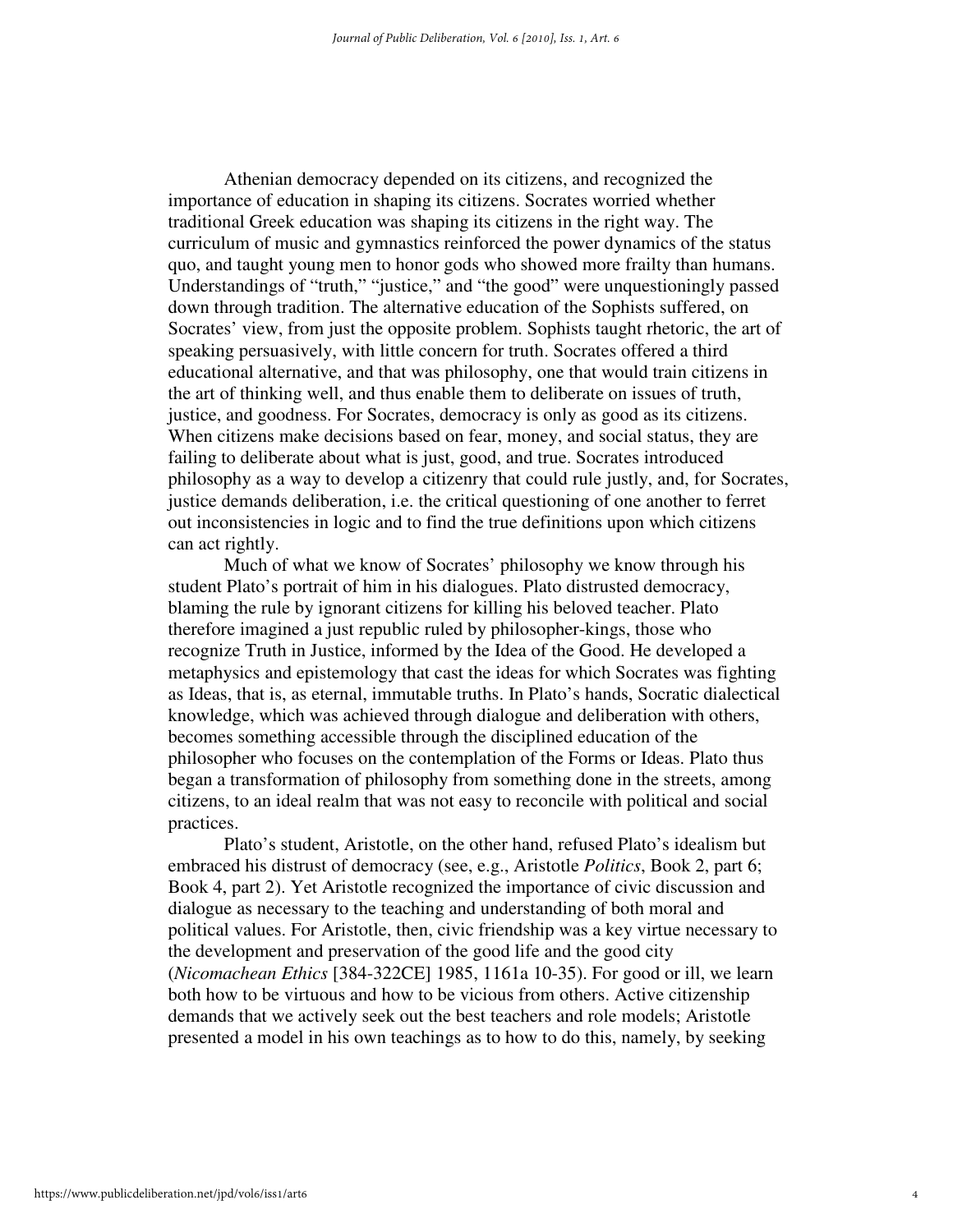out the best examples Athens had to offer and arguing that those are the practices and persons others should emulate.

Although Aristotle himself may have been nervous about democracy, his realist approach, grounded in the politics and people of the day, demanded dialogue and critical reflection that is necessary to democracy. His concept of civic virtue or active citizenship invoked the Periclean idea that demands much of citizens: citizens must give as much as they get. We only learn what is best through critical dialogue with others, not by turning our backs on the city towards the Ideal of the Good. Practical wisdom depended on developing the understanding of the right political virtues and pairing them with the right action. Such wisdom was only achieved through reasoned deliberation with the best persons in the community (*Politics*, Book III).

And, yet, Aristotle's view (and the later  $20<sup>th</sup>$  century view of communitarianism that invokes the Aristotelian tradition<sup>2</sup>) suffers from the difficulty that Plato sought to avoid, namely, the problem that any given political community can be no better than its best citizens (see Dahl 1989, 15; Neal and Paris 1990, 437; Young 1990, 226-229). Aristotle's view of democracy remained as exclusive as the historic democracies that predated him in Athens; that is, they restricted citizenship only to Athenian male landowners. Even Aristotle, who was not a citizen himself, seemed to lack the political imagination to question the citizenship qualifications set out by historical tradition. At the same time, Aristotle fostered a concept of deliberation that tied practical wisdom to just action (Gutmann and Thompson, 2004, 8).

In thinking about the philosophies of Plato and Aristotle, we see the trouble for both philosophy and democracy. If we choose some form of Platonic idealism, we avoid the possibility that philosophers will err, since philosophers will find the eternal truths through dialectical thinking. A Platonic view of immutable truths would seem to render dialogue between persons ultimately unnecessary, at least once the philosopher has seen the light of the Good. And such an arrogant view on the part of the philosopher is not likely to be taken seriously in real communities, even if the philosopher deigns to engage its citizens. An Aristotelian view embraces the importance of dialogue in community as essential both to the good community and to the good life. But it seems to provide no way out of the possible predicament that the community is not good and is unable to support good lives for its citizens, nor does it recognize the need for

l

 $2^{2}$  As Neal and Paris (1990) and many others note, communitarianism is not easily defined, but rather refers to a loosely shared critique of modern liberalism that holds that the liberal view of the self is too thin and the separation of the right from particular conceptions of the good life is mistaken. Alasdair MacIntyre's *After Virtue* (1981) is usually read an a primeexample of a communitarian critique that explicitly argues for a neo-Aristotelian approach to politics over a modern liberal one—although MacIntyre himself refuses the label.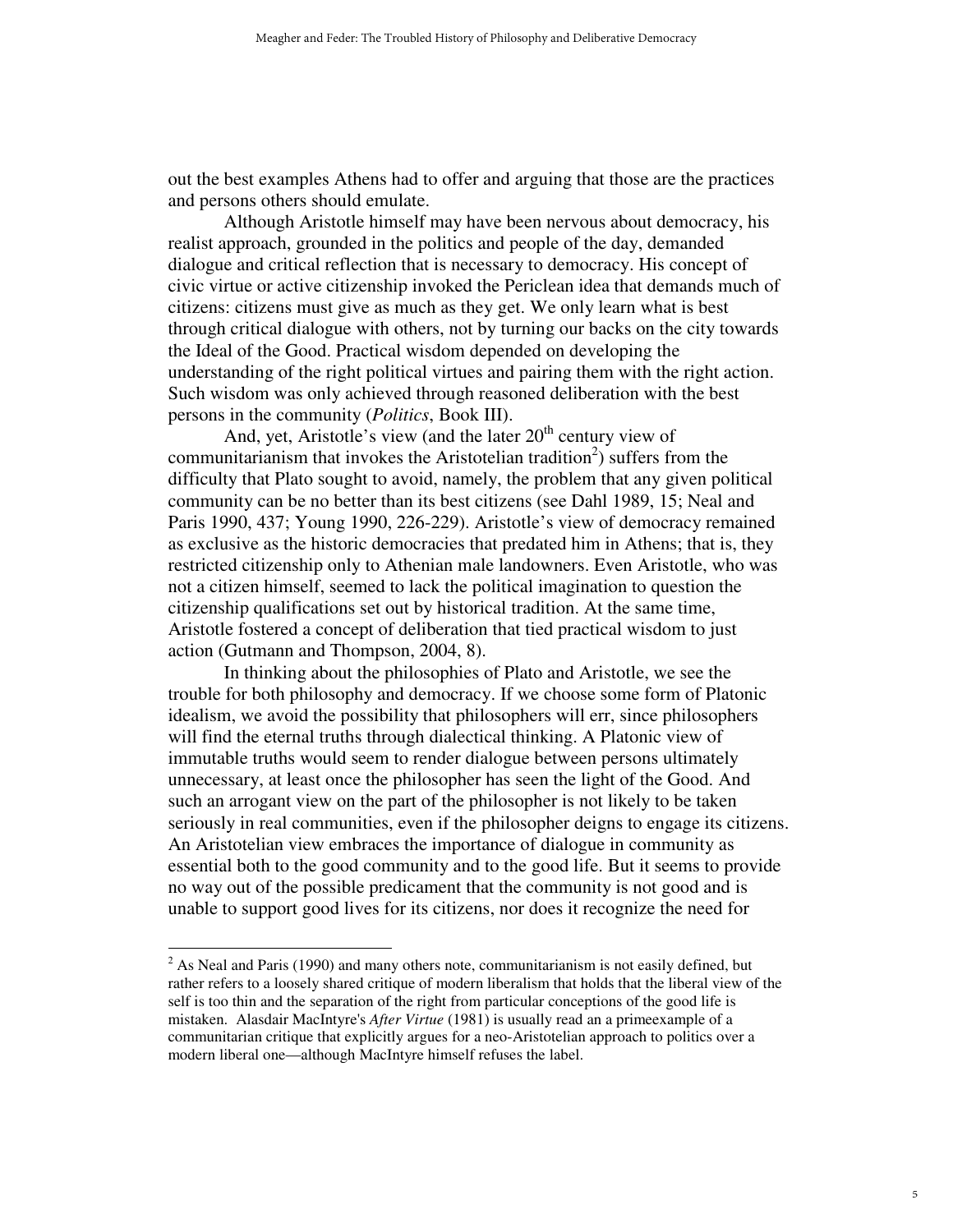reconsidering its criteria for citizenship. It is little wonder, then, that the move back and forth between a view of philosophy grounded in Ideals and a view of philosophy that engaged in critical reflection on actual practices continued up through the Renaissance (and, to a lesser extent, continues to this day). Ancient Roman and medieval figures tended to line up behind either Plato or Aristotle. In the  $16<sup>th</sup>$  century, this back-and-forth finally culminates in a choice between Sir Thomas More or Machiavelli. More's *Utopia* (1906) has been read alternately as an application or parody of Platonic philosophy; Machiavelli's *The Prince* (1992) has been read as both advocating a *realpolitik* emptied of any philosophical idealism and a concept of Republicanism based on a critique of political realism. For the purposes of our brief history, we need not resolve these issues of interpretation. The point is that, in both cases, we see a culmination of the idealism/realism debates.

#### *Democracy Goes Modern: The American Experiment*

To the extent that he was taken to be sincere, More's idealism was ultimately rejected. It is little wonder, given that his ideal community contained many mandates most would judge unacceptable, ranging from seemingly communist ideas that mandated that everyone had to wear the same clothes, to his morally disturbing claims that persons who defied the community would be made slaves (More 1906). Of course, it is quite likely that More was being satirical; perhaps he was simply highlighting faults he found with the England of his day; or maybe he was trying to underline the problems with Platonic idealism and rule by a philosopher-king. While many today read Machiavelli as being satirical, he was taken quite seriously by most of his readers. His advice to the Prince that might makes right, and that he should do whatever was necessary to secure his kingdom was taken to be a realistic assessment of politics. Machiavelli's *realpolitik* won the day, and philosophical idealism was deemed irrelevant to politics.

Machiavellianism served monarchical governments well, but ultimately failed to serve as a stable foundation to justify their continued existence. While Hobbes intended to provide justification for the commonwealth he called the "Leviathan" ([1651] 1982), he grounded the power of the sovereign in an agreement between the sovereign and the people, who had to consent to alienate their rights. Although they were looking to legitimize democracy rather than a monarchy, the founders of American democracy still needed to appeal to some set of ideals, and did so by drawing on the concept of natural rights developed in modern contract theory inaugurated by Hobbes.

The contemporary origins of democracy are generally traced to the "American Experiment," the living exemplar of the democratic state, founded on the philosophical principles of the social contract theories of Hobbes, Locke, and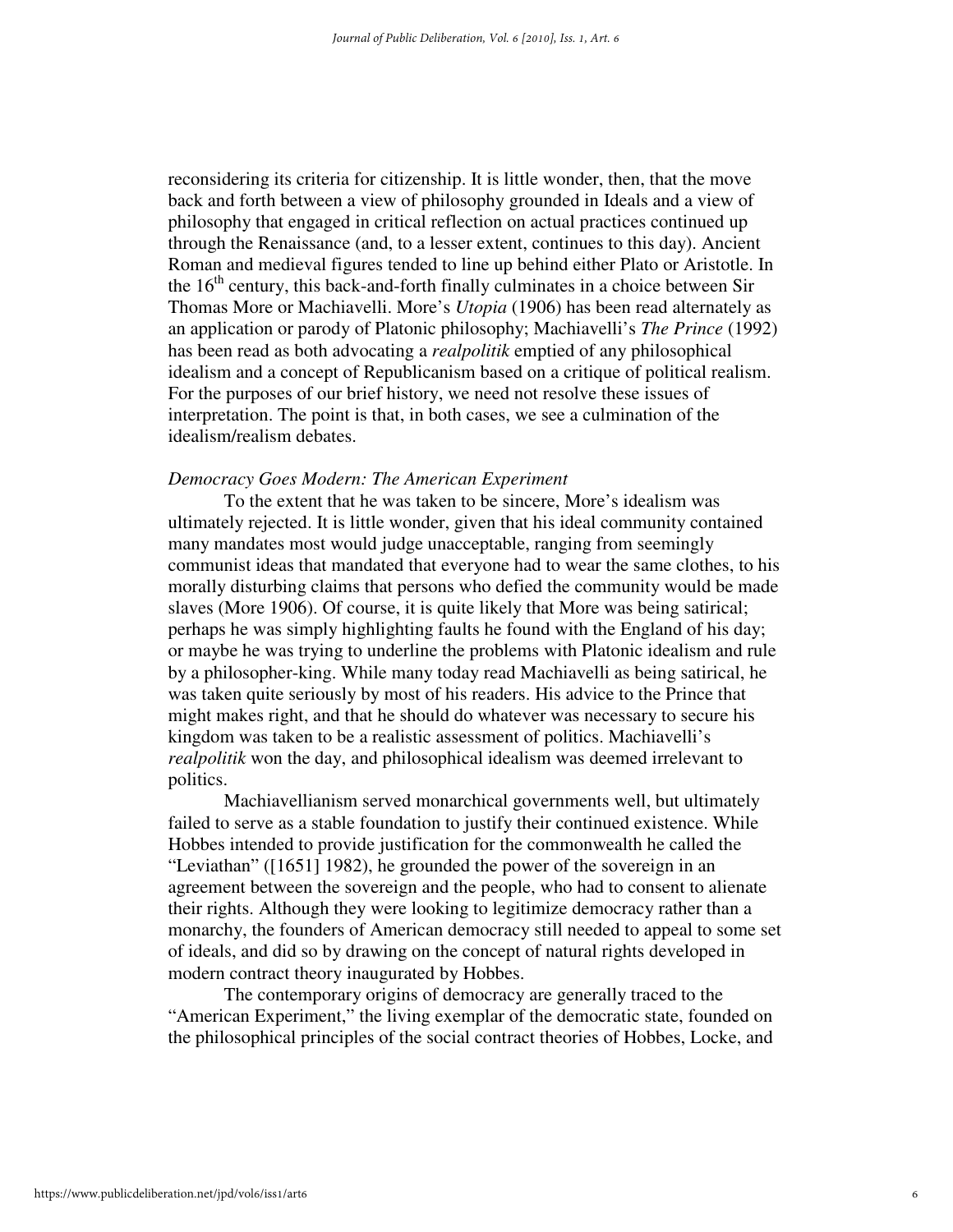Rousseau. If a notion of individual liberty provided the motivating force for the American Revolution and its repudiation of monarchical rule and the divine right of Kings, it was a notion of natural rights that would ground new conceptions of citizenship. "God-given," or "inalienable" rights, as Thomas Jefferson famously characterized them, are those an individual possesses independent of conventional rights assigned by society.<sup>3</sup> To distinguish natural from conventional rights, Locke imagined a "state of nature," or primitive society where no human law exists. Stripping away such law, Locke asked what rights remained. According to him, the remaining right is that of survival which entails the right to life, liberty, and property. Property merited special attention for Locke, because property constitutes the space in which an individual develops his life and practices his liberty. The institution of private property originates in nature, in the property an individual has in his own person. Mixing one's labor with objects in nature serves to remove them from the common state and become an individual's property. God meant for nature to be cultivated; the world was created for the purposes to which the industrious and rational would put it (Locke [1690] 1980, 20-22). Indeed, rationality functions for Locke and certainly for Rousseau after him, as the ground of freedom and also of equality. Rousseau articulates most clearly what came to be a fundamental premise of democratic thought, namely, that our freedom is defined by the fact that we obey a law of our own making (Rousseau [1762] 1968, 61). All men were equal in that all men have the ability to self-legislate.

*The Federalist Papers* (Madison, Hamilton, and Jay [1788] 1987) reveal the influence of modern social contract theory on the formation of the American Republic. Indeed, we may say that philosophy made American democracy possible. Modern conceptions of democracy, associated as they are with principles of freedom and equality, are founded in the work of the social contract theorists. But our "founding fathers" also feared the rule of the masses, and limited democratic participation. Social contract theory held limitations for democratic participation, and those limitations extended into the first modern application of democracy in the United States. Citizenship was granted only to free white men in the early Republic. We therefore know that the founders did not understand the phrase "all men are created equal," to be read inclusively, as Mary Wollstonecraft argued, referring to both men and women (Wollstonecraft 1988). Further, it seemed that the political force of the declaration of equality founded both a sense of equal citizenship but also a justification of actual economic and social inequalities.

 $\overline{a}$ 

 $3$  It is notable that Jefferson denied explicit philosophical grounding of his ideas: "...whether I had gathered my ideas from reading or reflection I do not know…" Jefferson reflected forty-seven years after the event "I know only that I turned to neither book nor pamphlet while writing it. I did not consider it my charge to invent new ideas altogether…" (Jefferson 1999, 146).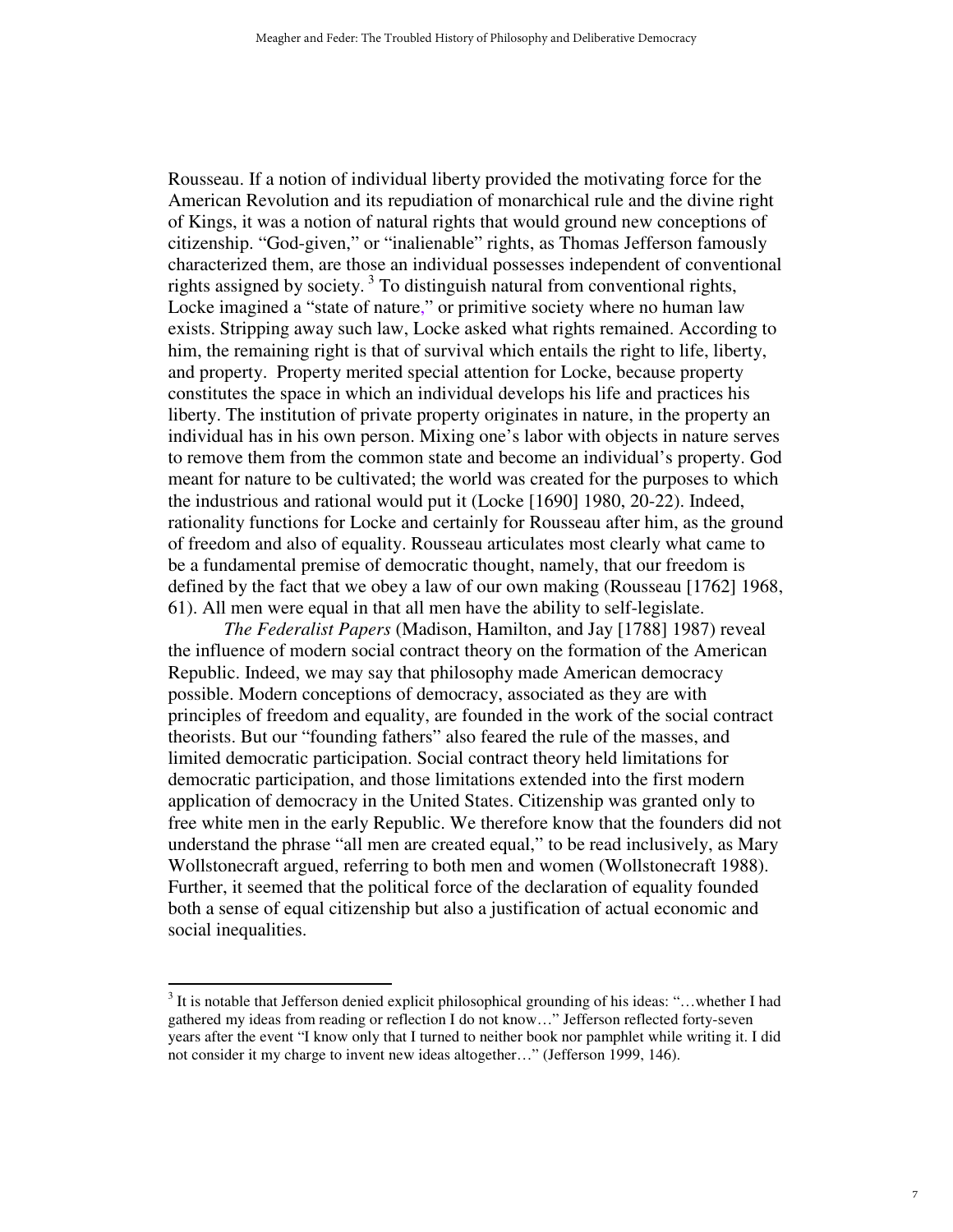#### *Nineteenth Century Challenges*

Philosophers such as John Stuart Mill and Harriet Taylor Mill in England and American abolitionists such as Elizabeth Cady Stanton persisted in following Wollstonecraft, arguing for the extension of political rights by appeal to social contract theory (Mill [1869] 1998; Taylor Mill 1852). In the *Declaration of Sentiments* ratified at Seneca Falls, signers drew on Locke's theory of natural rights, affirming that "all men *and women* are created..." (Stanton 1848). Although such a document did not initially work to achieve women's voting rights, black men gained suffrage in the United States in 1867. While some philosophers refused a political role in these debates and/or argued against democratic principles, two important philosophical movements arose in the 19<sup>th</sup> century that were explicitly public and committed to democratic movements grounded in philosophical reflection. These traditions are the foundation of what we understand by "deliberative democracy," but also more broadly the foundation of a public philosophy that calls definitions and assumptions of "the public" and "the political" into question.

In Europe, Marx and Engels presented a more radical picture of what was necessary to achieve true democracy, arguing for the overthrow of a society built on  $18<sup>th</sup>$  century liberal principles that seemed to foster social and economic inequalities. In the *German Ideology*, for example, Marx argued against Hobbes and others, claiming that political "will" is a mere fiction and that power is determined by the material conditions of individuals (1977, 184).<sup>4</sup> Engels' *The Condition of the Working Class in England in 1844* powerfully demonstrated how those inequalities mapped onto actual British industrial cities. More recent developments out of the Marxian tradition, particularly following the lines of the Frankfurt school to Habermas continue to shape the way that we think critically about democracy. Indeed, Gutmann and Thompson identify Habermas as most responsible "for reviving the idea of democratic deliberation in our time" (2004, 8). Habermas develops and defends a proceduralist view of democracy and democratic politics, borrowing insights from both liberalism and republicanism but focusing on the public use of reason that is not state-centered (1996, 26-30).

#### *Democracy Enters the 20th Century*

Habermasians have drawn particular attention to the continued importance of the need for public space as a necessary condition for democracy; their question is how to conceive of such spaces in the absence of the polis and in an increasingly globalized world (see e.g. Benhabib 1992, 89-120 and essays in Calhoun 1992). Feminists in the critical theory tradition also have raised

 $\overline{a}$ 

<sup>&</sup>lt;sup>4</sup> See Rawls and Kelly 2001, 176-179, for a rebuttal of Marx's critique.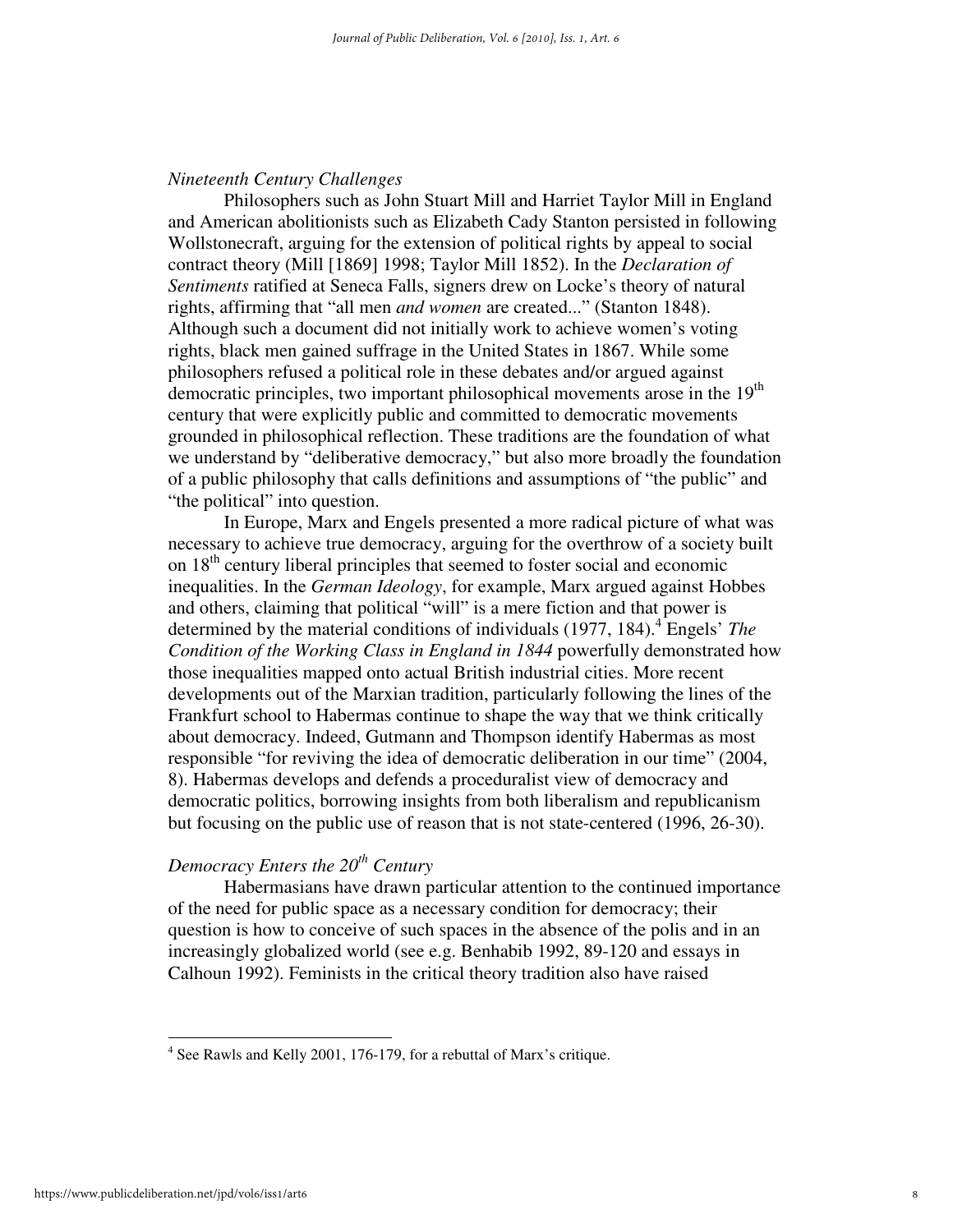important questions about how we should understand the distinction between persuasion and force (see, e.g., Chambers 1996, 1-11, 230-232; Mouffe 1996).

Some twenty-five years after the achievement of suffrage for black men, Jane Addams argued that it was time to move beyond the position of  $18<sup>th</sup>$  century thinkers who thought of equality in purely political terms, noting that little had changed for black men who had achieved the vote (Addams 1893, 2; 1915). Addams, John Dewey, and other pragmatists developed a uniquely American philosophy that theorized democracy by analyzing what had actually been achieved in the American experiment, and what goals were still unrealized. For Addams and Dewey, democracy both promised and demanded equality in social interactions as well as in formal political ones. In the  $18<sup>th</sup>$  century thinkers, Dewey saw "an impetus toward a wider and freer society," but one that could not be realized in the  $18<sup>th</sup>$  century turn to "nature" (Dewey 1916, 106). Yet  $18<sup>th</sup>$  century thinkers could not found their principles in a corrupt society, one that would not allow for the free association of individuals. Dewey argues that their thinking gave rise to a society that could now make promise of such, and that we must educate our citizens to develop and fulfill that promise.

From Dewey to today, philosophers continue to grapple with the challenges central to democracy. How can we be sure that the majority's view does not simply win the day, rather than the best view? How do we judge what is best, and who does the judging? Recognizing the dangers of self and group interest in co-opting or corrupting democratic discussion, Rawls and Habermas both attempted to specify the rules under which reasoned discussion should take place, and lively debates have arisen on a variety of fronts in response to these questions (Rawls 1971, 118-182; Rawls and Kelly 2001, 80-93; Habermas 1984, esp. 8-42).

Feminists and critical race theorists have argued that sometimes group identity can and should matter in the discussion (e.g. Gould 1996; Simpson 1986; Young 1986). Building on the Hegelian insight concerning the deeper and more encompassing knowledge of the "bondsman" revealed in the dialectic of lord and bondsman, some have argued that oppressed groups have "epistemological privilege." Having experienced oppression, members of oppressed groups might have particular insights that are valuable to democracy (as Supreme Court Justice candidate Sotomayor suggested when she wrote about the "wise Latina") (Sotomayor 2002). Although Sotomayor has been condemned by some conservatives as being "racist," she was in fact arguing for the value of multicultural wisdom and discussion, something that Amy Gutmann and Charles Taylor also have strongly addressed (1994).

In the age of globalization, philosophers question whether the citizen need be restricted to a particular place—or even to a particular constitution. A renewed interest in Kant's essay "Perpetual Peace" and his concept of cosmopolitanism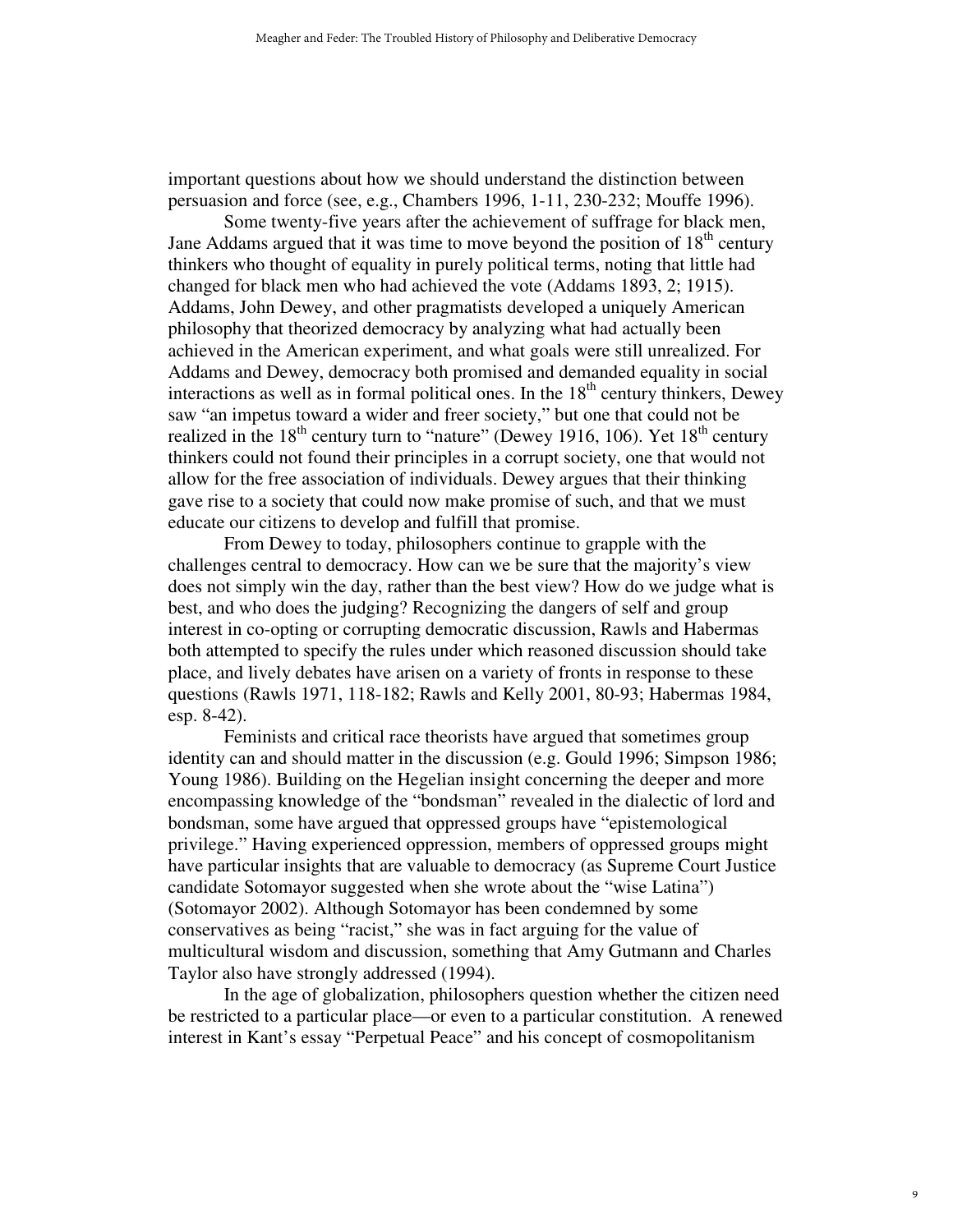has arisen in the wake of the demise of the nation-state (Kant [1795] 1983). While the "citizen" was defined in Ancient Greece in terms of his location in the city or polis, citizenship was re-located to the nation-state in modernity. American and European philosophers have engaged in critical debates concerning definitions of citizenship beyond those sanctioned by the nation-state. Debates centered on cosmopolitanism, for example, discuss the possibility of some sort of global political order that would guarantee universal human rights (see, e.g., Habermas 1997; Pogge 1992). Giorgio Agamben (1998), on the other hand, working from Foucault's concept of biopolitics, more radically questions modern liberal states' claims to sovereignty and urges us to think of those cast out of the state (the refugee, the death camp prisoner) as the paradigm of citizen.

Iris Young, Michael Walzer, and others also question whether justice is only (or best) achieved during contemplation and discussion, arguing (in the case of Young) that sometimes the work of the activist is both desirable and necessary if real change is to be achieved (1986; 2003), or (in the case of Walzer) that conversation is sometimes insufficient and presupposes that agreement can and will be reached (1990). These arguments raise questions about whether we can deliberate too much, and raise important concerns about not only the role of reason, but the relationship between theory and practice.

Philosophers who work in the area of moral psychology have argued for the importance of tending seriously to our emotions when making ethical and political decisions (see, e.g., Benhabib 1992; Fouke 2009; Myers 1994) These arguments challenge both the possibility and the desirability of a democracy built on a supposedly neutral understanding of reasoned discussion.

These contemporary questions and debates are quite central, given the troubled history that we have outlined here. We suggest that neither deliberation nor participation alone will guarantee democracy. Democracy demands that we all deliberate well, and remain open to new understandings of politics and the political. Further, the "troubled" history between philosophy and democracy suggests that it is philosophy's task to trouble and question our most cherished questions about democracy. But it is also democracy's task to insure that philosophy itself remains open to multiple voices and traditions. The rich recent developments in philosophical thinking about democracy suggest that philosophy, when open to critical deliberation, provides us with the concepts, the skills to apply them, and the ability to reflect on the relationship between the theory and practice of democracy. As Iris Marion Young argues, philosophy's primary role should be a critical one. It must focus on the task of exposing exclusions and constraints in the processes of deliberation that undermine its legitimacy (1990). That work is not merely technical, but entails raising questions even about the very nature of the concepts and terms used.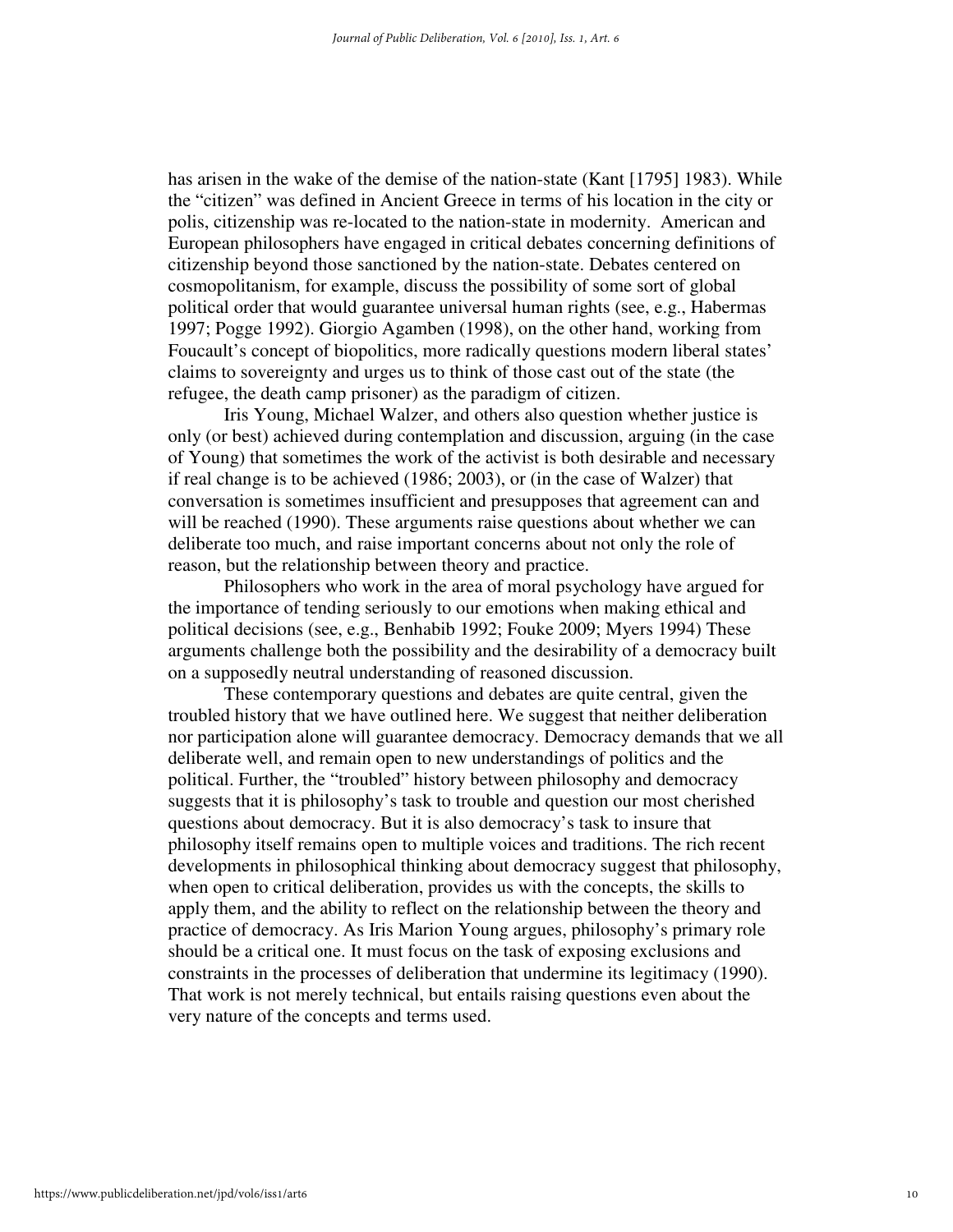#### **Call to Action: Teaching Deliberative Democracy**

 According to Dewey, philosophy is a form of thinking that grapples with the "uncertainties" in "social conditions and aims, consisting in a conflict of organized interests and institutional claims" (Dewey 1916, 387). In the history of philosophical approaches to democracy, we see enacted philosophers' engagement with these conflicts, and their efforts to reconcile competing interests by outlining "methods through which a better balance of interests may be effected" (Dewey 1916, 387). Approaches to the teaching of philosophy's role in the development of deliberative democracy should, following Dewey, aim to cultivate a deep understanding of philosophers' theories of democracy, one that is not simply focused on developing familiarity with these theories and the challenges they aim to resolve, but on an activation of those processes that bring them to life. Such education should aim, in other words, to integrate democratic principles into the practice taking place in the classroom and to encourage students to reflect upon and practice these principles beyond the academy's walls.

Models of deliberation developed by philosophers are often adopted by others who lack an understanding of the conceptual basis for them. Courses in other disciplines might instruct students in the techniques for deliberation and facilitating public discourse, giving short shrift to the underlying questions of the grounding and importance of this kind of deliberation. The philosophy classroom has to be the place where we do not merely assume the value of deliberative democracy, but critically question its underlying concepts and values. Students must be encouraged to engage in conversation and deliberation about the very foundations of deliberative democracy. What constitutes democracy? How do we move from the narrow, exclusionary form of democracy in Athens or the founding of the United States to a fully inclusive democracy in the contemporary world, and why should we do so? In the age of globalization, what is the scale of justice (to use Nancy Fraser's term), that is, where and how should we practice deliberative democracy—at the level of the classroom, the community, city, the nation-state, the transnational stage (see Fraser 2009)?

Moreover, more philosophy courses need to be developed that take a critical look at philosophy's own troubled relationship to democracy. Recently political scientists and others interested in deliberation have taken a new look at Isocrates, for example, and it is worthwhile for philosophers—especially in their classrooms—to call attention to the Platonic definition of philosophy, how it was used to discredit other philosophers like Isocrates, and its delimitation of philosophy as a model of deliberation. At the same time, it is also important that philosophers make explicit connections between philosophy and democracy when teaching about cosmopolitism, deliberative discourse theory, feminism, critical race theory and other related contemporary philosophical inquiries—many of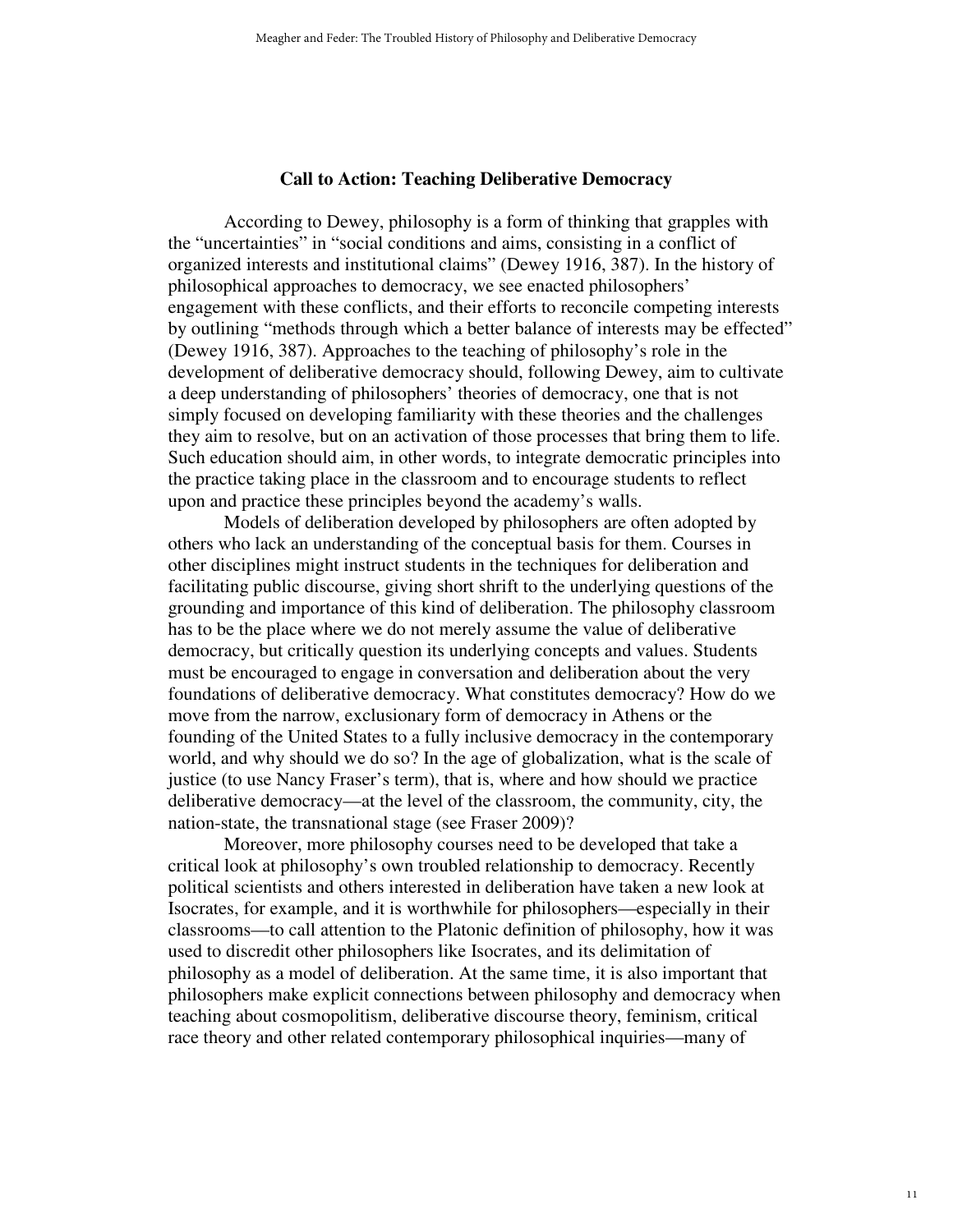which we have outlined above. Students are more motivated to take philosophy courses when they understand how what they are learning might be useful in their lives as citizens.

While arguably all philosophy courses that teach the history of philosophy and the ability to engage in critical reasoning help shape students as citizens capable of public deliberation, specific philosophy classes can focus on these skills more sharply, both by teaching specific texts that provide the foundation of our understandings of deliberation and democracy and by conducting our classes in ways that empower students to be critical thinkers. Such courses could be, and indeed, have been, productively complemented by learning experiences that take place outside the classroom. Integration of what has been called "service learning" (e.g. in the form of semester or year-long internships) brings rich opportunities for students to see how democracy works. We must, however, recognize the risk of stretching the meager resources of more vulnerable non-profit organizations who sometimes offer far more in the way of training and "experiential learning" to our students than may be returned in service (to say nothing of the failure by institutions of higher learning to compensate such organizations). Acknowledgment by institutions of the contribution of participating organizations should be conveyed to the students engaged in learning projects such as these, and should furthermore be understood as critical in the context of education for democracy. However unintended, service or experiential courses poorly executed may violate or compromise of the principles we aim to understand and promote.

The classroom experience itself ought to function as a laboratory for the cultivation of the individual knowledge and self-knowledge necessary for the enactment of deliberative democracy, that is, the development of the moral sense necessary for individuals to "to share effectively in social life" (Dewey 1916, 418). Education consistent with Dewey's thought would work to promote in students the philosophical understanding that comes with close reading of texts and the evaluation of arguments as well as the ability to engage one another in ways that allow and encourage students to question each other and themselves. Courses organized exclusively around lectures in which students passively receive information and reproduce the content of the theories taught in exams or papers are not conducive to these goals; nor however are courses which make the students "the experts" without sufficient grounding in democratic theory. Some recent texts make such course organization easier, as the texts themselves are question rather than lecture-focused (Mattern 2006; Schmitt 2009). Meagher has found it useful to introduce and discuss questions about democracy and citizenship by focusing on cities and city life, and has edited a volume for teaching on these topics (2008).

Courses that aim to provide the training that Dewey envisaged require that students take responsibility for their learning, and be positioned to help other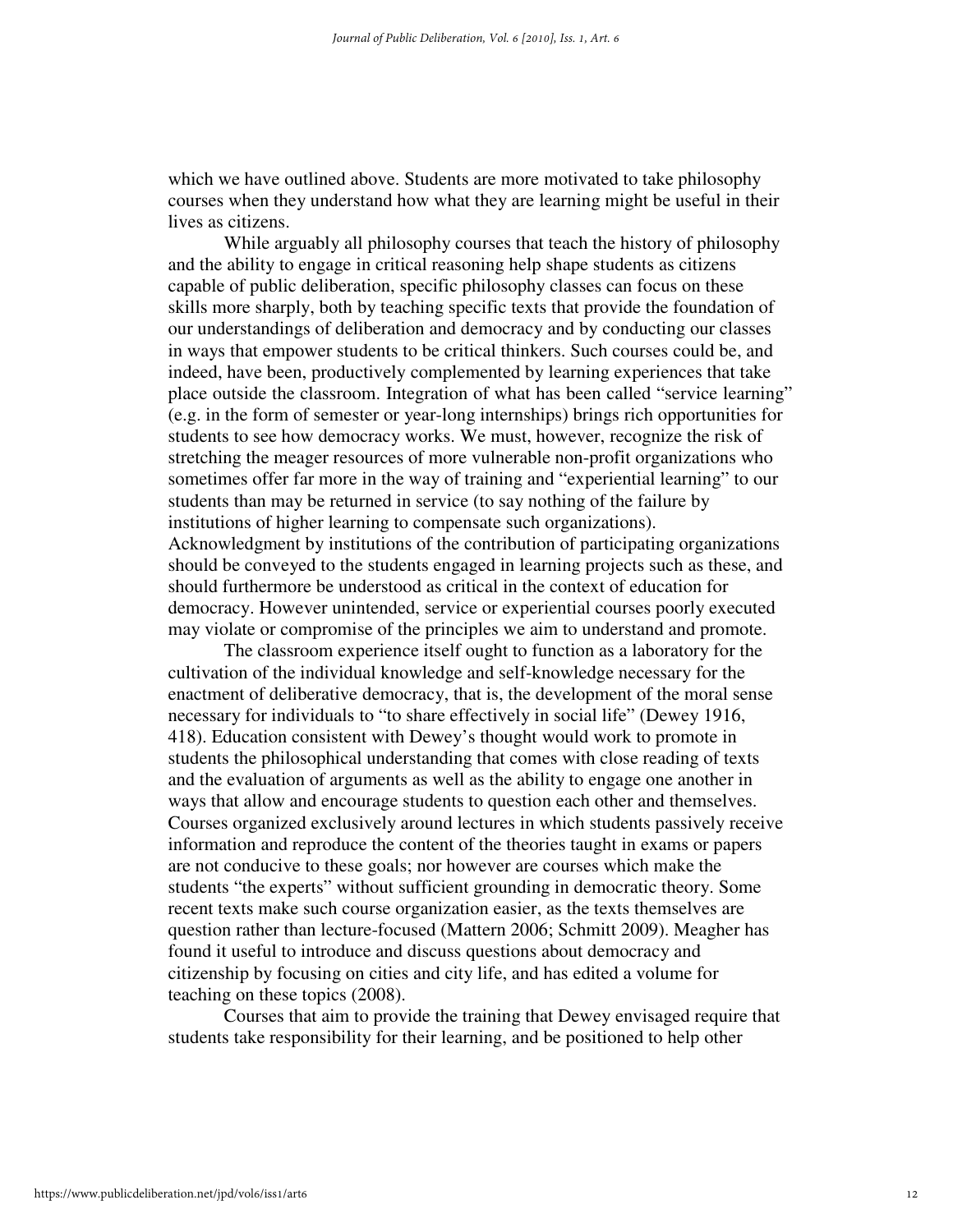students in this learning. This suggests that is at least as important as the reading selections. Philosophy courses organized using feminist pedagogies (see hooks 1994) contribute importantly towards the encouragement of students to become active citizens and participants in democracy, since the latter utilizes studentcentered learning that resonates with a Deweyan approach. Such necessitates not only an understanding of the history of philosophical thought and its influence and contribution to deliberative democracy, but also the development of critical thinking and communication skills.

The professor's role is integral to this process, but the focus of the classroom must shift from the professor to the students. To develop students' capacities to engage in meaningful analysis and interaction, the professor should structure regular assignments designed to provide students with the fundamental arguments of the theories in advance. Student presentations of material that are not "supplementary" but constitute the focus of the class are important means by which individual students can develop both their ability to engage in close reading of texts and an immediate understanding of their responsibility to their peers; so too, the group's engagement with this material also provides a kind of visceral instruction in the kind of responsibility deliberative democracy entails. While the professor no longer takes center stage, the preparatory work, as well as the work in evaluation, will certainly increase. But the investment necessary to facilitate students' learning in this way is returned with the transformation of the classroom space and the sense of collective responsibility for what occurs there.

Philosophy can and should play an essential role in the growing educational movement for a more deliberative democracy. While there exist both courses and programs that might contribute readily and immediately (for example, courses on discourse ethics or feminism and programs on philosophy and public policy), philosophy instructors must confront philosophy's troubled history with democracy if we are to move philosophy from margin to center in educational programs intended to enliven and enrich deliberative democracy.

#### **References**

- Addams, Jane. 1893. "The Subjective Necessity for Social Settlements." In *Philanthropy and Social Progress: Seven Essays, Delivered Before the School of Applied Ethics at Plymouth, Massachusetts During the Session of 1892*. New York: Thomas Y. Crowell, pp. 1-26.
- Addams, Jane. 1915. *Democracy and Social Ethics.* London: MacMillan & Co., Ltd.

Agamben, Giorgio. 1998. *Homo Sacer: Sovereign Power and Bare Life*. Trans. Daniel Heller-Roazen. Stanford, CA: Stanford University Press.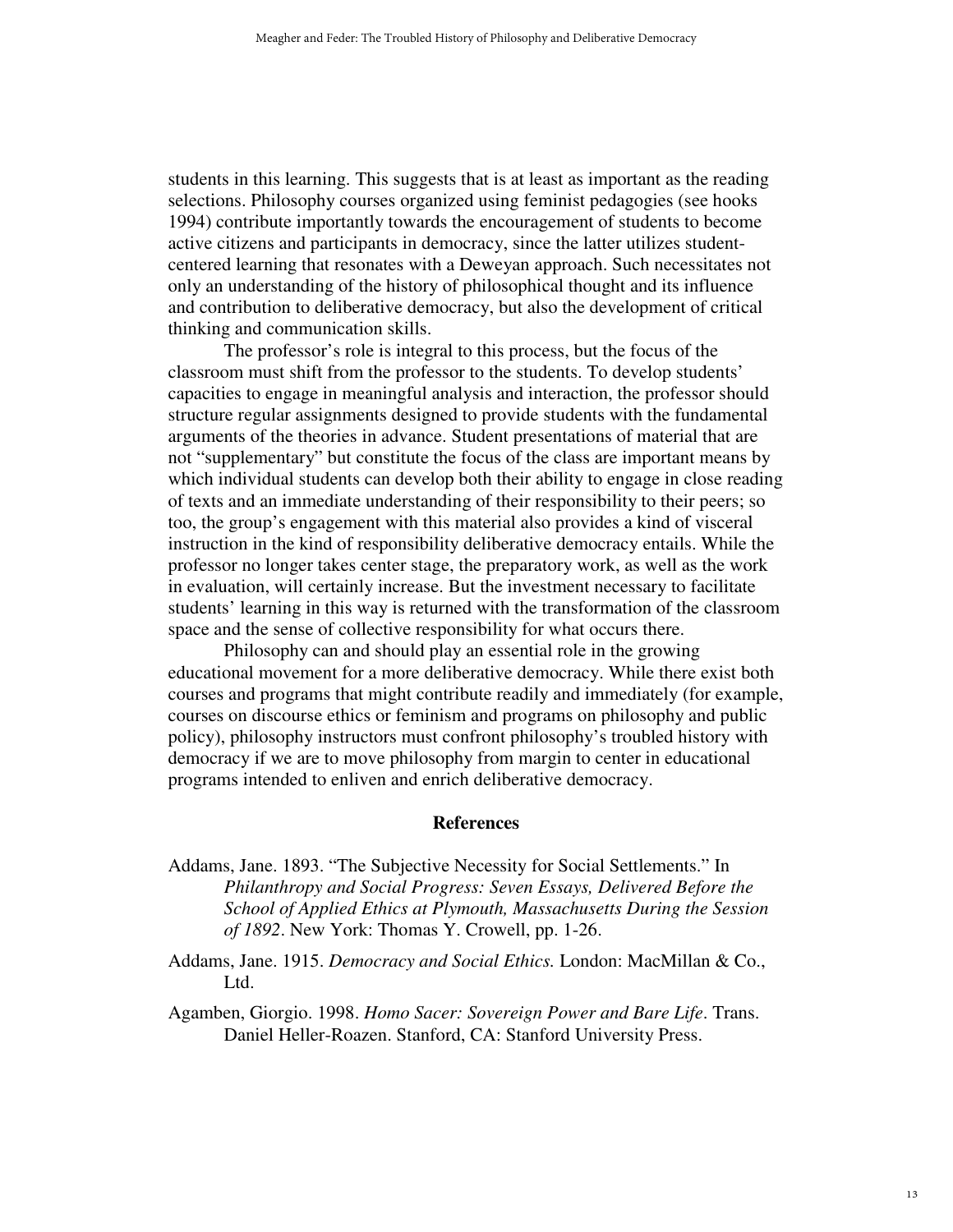Aristotle. 350BCE. *Politics.* Trans. Benjamin Jowett.

http://classics.mit.edu/Aristotle/politics.html (accessed 12 November 2009).

- —— [384-322CE] 1985. *Nichomachean Ethics*. Trans. Terence Irwin. Indianapolis, IN: Hackett Publishing.
- Benhabib, Seyla. 1992. *Situating the Self: Gender, Community, and Postmodernism in Contemporary Ethics*. New York: Routledge.
- —— 1996. "Introduction: The Democratic Moment and the Problem of Difference." In *Democracy and Difference: Contesting the Boundaries of the Political*. Ed. Seyla Benhabib. Princeton, NJ: Princeton University Press, pp. 3-18.
- Calhoun, Craig, ed. 1992. *Habermas and the Public Sphere*. Cambridge, MA: MIT Press.
- Chambers, Simone. 1996. *Reasonable Democracy: Jürgen Habermas and the Politics of Discourse*. Ithaca: Cornell University Press.
- Dahl, Robert Alan. 1989. *Democracy and its Critics.* New Haven: Yale University Press.
- Dewey, John. 1916. *Democracy and Education*. New York: Macmillan.
- Engels, Friedrich. 1844. *The Conditions of the Working Class in England in 1844 with a Preface Written in 1892*. Trans. Florence Kelley. Gutenberg Project book. http://www.gutenberg.org/etext/17306 (accessed 12 December 2009).
- Fraser, Nancy. 2009. *Scales of Justice: Reimagining Political Space in a Globalizing World*. New York: Columbia University Press.
- Fouke, Daniel C. 2009. "Democratic Deliberation and Moral Awareness." In *Journal of Public Deliberation*, 5 (2), article 10. http://services.bepress.com/cgi/viewcontent.cgi?article=1106&context=jp d (accessed 15 December 2009).
- Gould, Carol C. 1996. "Diversity and Democracy: Representing Differences." In *Democracy and Difference*. Ed. Seyla Benhabib. Princeton, NJ: Princeton University Press, pp. 171-186.
- Gutmann, Amy and Charles Taylor. 1994. *Multiculturalism.* Princeton: Princeton University Press.
- Gutmann, Amy and Dennis Thompson. 2004. *Why Deliberative Democracy?* Princeton, NJ: Princeton University Press.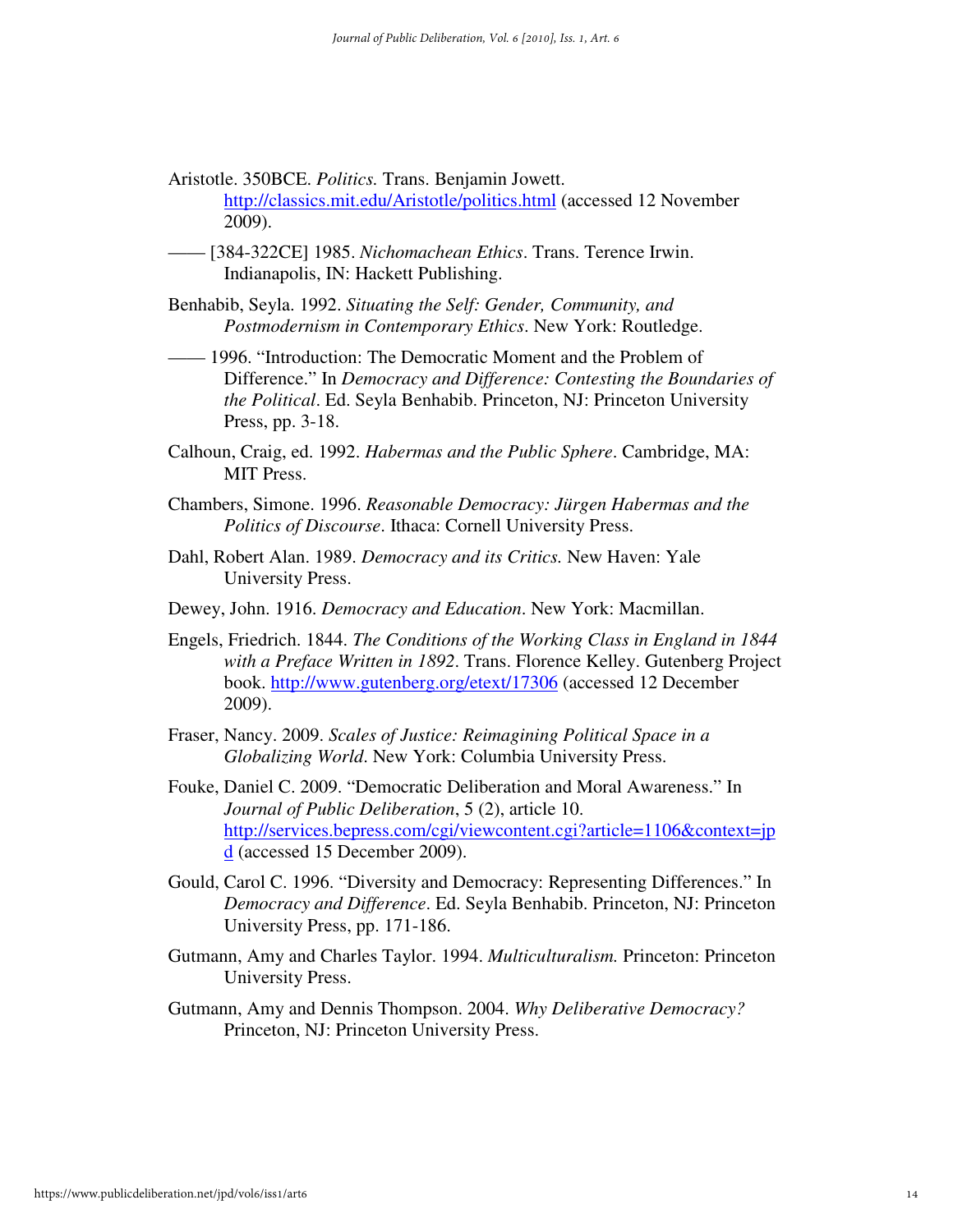- Habermas, Jürgen. 1984. *The Theory of Communicative Action. Vol. one: Reason and the Rationalization of Society.* Trans. Thomas McCarthy. Boston: Beacon Press.
- —— 1996. "Three Normative Models of Democracy." In *Democracy and Difference: Contesting the Boundaries of the Political*. Ed. Seyla Benhabib. Princeton, NJ: Princeton University Press, pp. 21-30.
- —— 1997. "Kant's Idea of Perpetual Peace, with the Benefit of Two Hundred Years' Hindsight." In *Perpetual Peace: Essays on Kant's Cosmopolitan Ideal*. Ed. James Bohman and Matthias Lutz-Bachmann. Cambridge, MA: MIT Press, pp. 113-53.
- Hobbes, Thomas. [1651] 1982*. Leviathan*. Ed. C.B. McPherson. New York: Penguin Books.
- hooks, bell. 1994. *Teaching to Transgress: Education as the Practice of Freedom*. New York: Routledge.
- Jefferson, Thomas. 1999. *Jefferson: Political Writings*. Eds. John Appleby and Terrence Ball. New York: Cambridge University Press.
- Kant, Immanuel. [1795] 1983. *Perpetual Peace, and other essays on politics, history, and moral practice*. Trans. Ted Humphrey. Indianapolis: Hackett Publishing.
- Locke, John. [1690] 1980. *Second Treatise of Government.* Ed. C.B. Macpherson. Indianapolis: Hackett Publishing.
- Machiavelli, Niccolò. 1992. *The Prince.* Mineola: Dover Publications, Inc.
- MacIntyre, Alasdair. 1981. *After Virtue*. Notre Dame: University of Notre Dame Press.
- Madison, James, Alexander Hamilton, and John Jay. [1788] 1987. *The Federalist Papers.* London: Penguin Books.
- Marx, Karl. 1977. *Karl Marx Selected Writings*. Ed. David McLellan. Oxford: Oxford University Press.
- Mattern, Mark. 2006. *Putting Ideas to Work: A Practical Introduction to Political Thought*. Lanham, MD: Rowman and Littlefield.
- Meagher, Sharon, ed. 2008. *Philosophy and the City: Classic to Contemporary Writings*. Albany, NY: State University of New York Press. See also: http://www.philosophyandthecity.org.
- Mill, Harriet Taylor. 1852. *Enfranchisement of Women.* Ed. Harriet Kesia Hunt. Syracuse: Lathop's Print.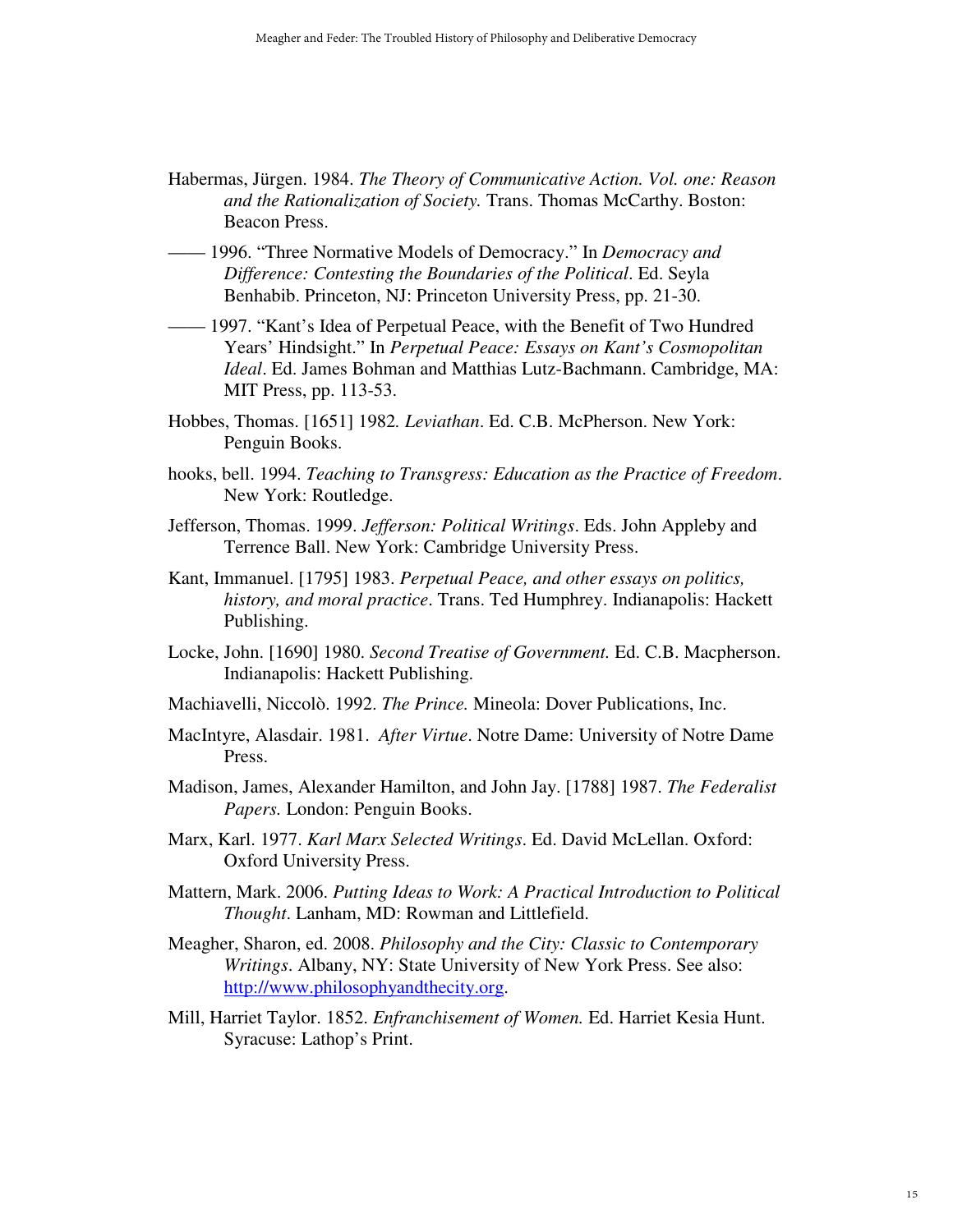- Mill, John Stuart. [1869] 1998. *The Subjection of Women*. Ed. Susan M. Okin. Indianapolis: Hackett Publishing Co.
- More, Sir Thomas. 1906. *Utopia.* Ed. Edward Arber. Trans. Ralph Robinson. London: Constable.
- Mouffe, Chantal. 1996. "Democracy, Power, and the 'Political'." In *Democracy and Difference*. Ed. Seyla Benhabib, pp. 245-256.
- Myers, Diana. 1994. *Subjection and Subjectivity: Psychoanalytic Feminism and Moral Philosophy.* New York: Routledge.
- Neal, Patrick and David Paris. 1990. "Liberalism and the Communitarian Critique: A Guide for the Perplexed." In *Canadian Journal of Political Science / Revue canadienne de science politique,* 23(3), September 1990, pp. 419- 439.
- Pogge, Thomas W. 1992. "Cosmopolitanism and Sovereignty." In *Ethics*, 103, pp. 48-75.

Rawls, John. 1971. *A Theory of Justice*. Cambridge, MA: Belknap Press.

- —— 1999. *A Theory of Justice*. Revised edition. Oxford: Oxford University Press.
- —— and Erin Kelly. 2001. *Justice as Fairness: A Restatement*. Cambridge, MA: Belknap Press.
- Rousseau, Jean-Jacques. [1762] 1968. *The Social Contract.* Trans. Maurice Cranston. Baltimore: Penguin Books.
- Schmitt, Richard. 2009. *An Introduction to Social and Political Theory: A Question Based Approach.* Lanham, MD: Rowman and Littlefield.
- Simpson, Lorenzo. 1986. "On Habermas and Particularity: Is There Room on the Glassy Plains of Ideal Discourse?" In *Philosophy and Social Criticism*, 6 (October), pp. 328-340.
- Sotomayor, Sonia. 2002. "A Latina Judge's Voice." In *Berkeley La Raza Law Journal*, p. 87.
- Stanton, Elizabeth Cady. 1848. "Declaration of Sentiments and Resolutions." http://www.america.gov/st/pubsenglish/2005/May/20050531160341liameruoy0.2459375.html (accessed 8 December 2009).
- Stone, I. F. 1989. *The Trial of Socrates*. New York: Anchor Books (Doubleday).